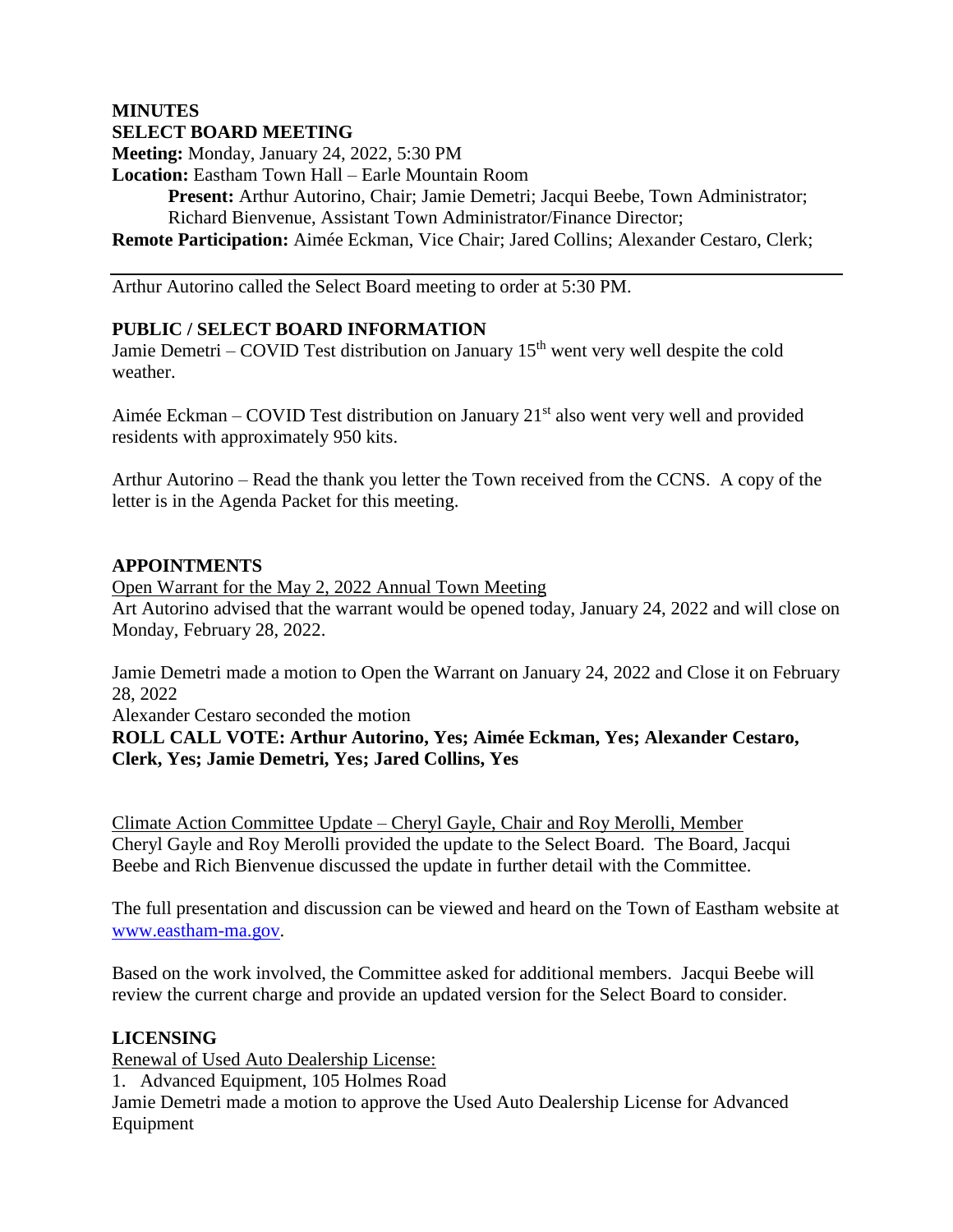### Aimée Eckman seconded the motion **ROLL CALL VOTE: Arthur Autorino, Yes; Aimée Eckman, Yes; Alexander Cestaro, Clerk, Yes; Jamie Demetri, Yes; Jared Collins, Yes**

# **ADMINISTRATIVE MATTERS**

Approve Bond Results and Sign Note Documents

Rich Bienvenue reviewed the recent bid and note in further detail with the Board. Arthur Autorino read the Vote of the Select Board for the Clerk, Alexander Cestaro.

Jamie Demetri made a motion to approve the Bond Results

Jared Collins seconded the motion

# **ROLL CALL VOTE: Arthur Autorino, Yes; Aimée Eckman, Yes; Alexander Cestaro, Clerk, Yes; Jamie Demetri, Yes; Jared Collins, Yes**

### Residential Tax Exemption (RTE) Discussion

Art Autorino moved this item to this position as 1 remote member is having connection issues.

Rich Bienvenue reviewed the information in the packet and the process taken to provide this information. Currently we are confident that we are at the 55% non-resident (not eligible) to 45% resident (eligible). The Board discussed this in further detail with Rich Bienvenue.

The full presentation and discussion can be viewed and heard on the Town of Eastham website at [www.eastham-ma.gov.](http://www.eastham-ma.gov/)

Mary Piekarz, a Part Time Taxpayer:

- Will this result in the cost of an additional staff member. Rich confirmed that this may be required.
- Part Time Taxpayers do appreciate everything the Board does for the Town even though they do not actually vote for the Board members

Art Autorino made a motion to not implement the RTE

Aimée Eckman seconded the motion

DISCUSSION:

Jamie Demetri and Jared Collins would like to hold on a vote for a month to give the Board time to digest the information and to allow residents to comment.

Aimée Eckman noted that we set a policy 2 years ago – when the split hit 60% non-eligible for 2 years, then we would consider the RTE. So why do this now?

### **ROLL CALL VOTE: Arthur Autorino, Yes; Aimée Eckman, Yes; Alexander Cestaro, Clerk, Yes; Jamie Demetri, No; Jared Collins, No**

The Board will revisit this discussion next year with updated information.

Search Committee Semi-Annual Report

The Board reviewed the report submitted by the Search Committee.

Budget Questions and Schedule

Jacqui Beebe noted that the Finance Committee will be reviewing, discussing and meeting with Departments. The dates are noted in the Town Administrator's report.